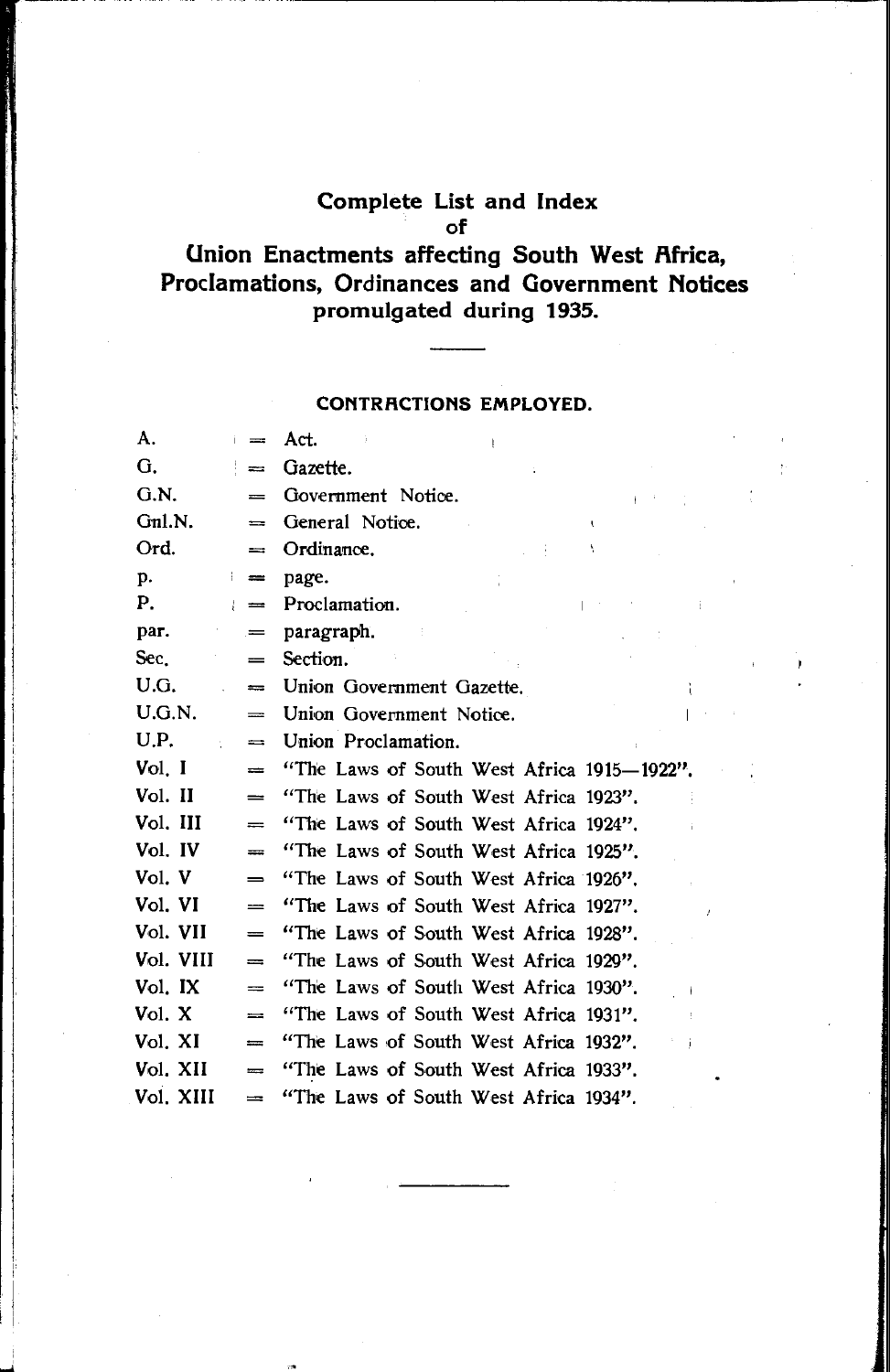### PROCLAMATION NO. 30 OF 1935: AFRIKAANS TEXT.

Sub-section (2) of Section three hundred and six: In line 16<br>add "Enige kennisgewing deur die Administrateur in-<br>gevolge hierdie voorbehoudsbepaling word uitgelê vir<br>alle doeleindes as 'n vernietiging van die regter se las brief, soos voormeld," after "oefen".

## PROCLAMATION NO. 31 OF 1935: AFRIKAANS TEXT.

Sub-section (1) of Section sixty-seven: In line 2 insert "of indien die vonnis-skuldetser" in die hof of skriftelik erken het" between "het" and "of".

Sub-section (3) of Section sixty-seven: In line 4 insert "tensy die vonnis-skulde Ref verskyn" between "gestaak" and "totdat".

- Sub-section (1) of Section one hundrel and cight: In line 1 delete "en strafregterlike".
- Section one hundred and thirteen: In line 2 of the definition of "die reëls", insert "of op andere wyse ingevolge<br>hierdie Proklamasie" between "Proklamasie" and "opgetrek".
- Rule 2 (1) of Order No. VII in Second Schedule: In line 1 insert "voor uitreiking" between "moet" and "geëndosseer"
- Rule 4 (1) of Order No. X: In line 13 insert "vir vonnis" between "hoff and "kan".
- Rule 1 (3) of Order No. XI: In line 2 insert "dadelik" between "verweerder" and "insae".
- Rule 3 (2) of Order No. XXXIV: In line 7 substitute "op" for "of".
- Example (1) of form No. 7 in the First Annexure to the Rules: In line 12 insert "nie" after "aksie" (see page 595).
- Form No. 37 in the First Annexure to the Rules: In line 5 of the concluding paragraph substitute "verskillende" for "teenstrydige".

PROCLAMATION NO. 31 OF 1935: ENGLISH TEXT.

Sub-section (2) of Section ten: In line 1 substitute "chief" for "chiel".

- Sub-section (1) of Section ninety-seven: In line 4 substitute "judicial" for "judical".
- Rule 3 (1) of Order No. I in Second Schedule: In line 1 of the definition of "deliver" substitute "of" for "or".
- Rule 5 of Order No. VII: In line 2 substitute "long" for "lang".
- Rule  $1(2)$  of Order No. XV: In line 3 insert "and" between "Administration" and "the" and in line 5 insert "shall"<br>between "days" and "be".

Form No. 25 in the First Annexure to the Rules: In line 1 of paragraph 2 substitute "That" for "This".

Table D in the Second Annexure to the Rules: In line 1 of item 7 substitute "or" for "of" where it occurs the second time.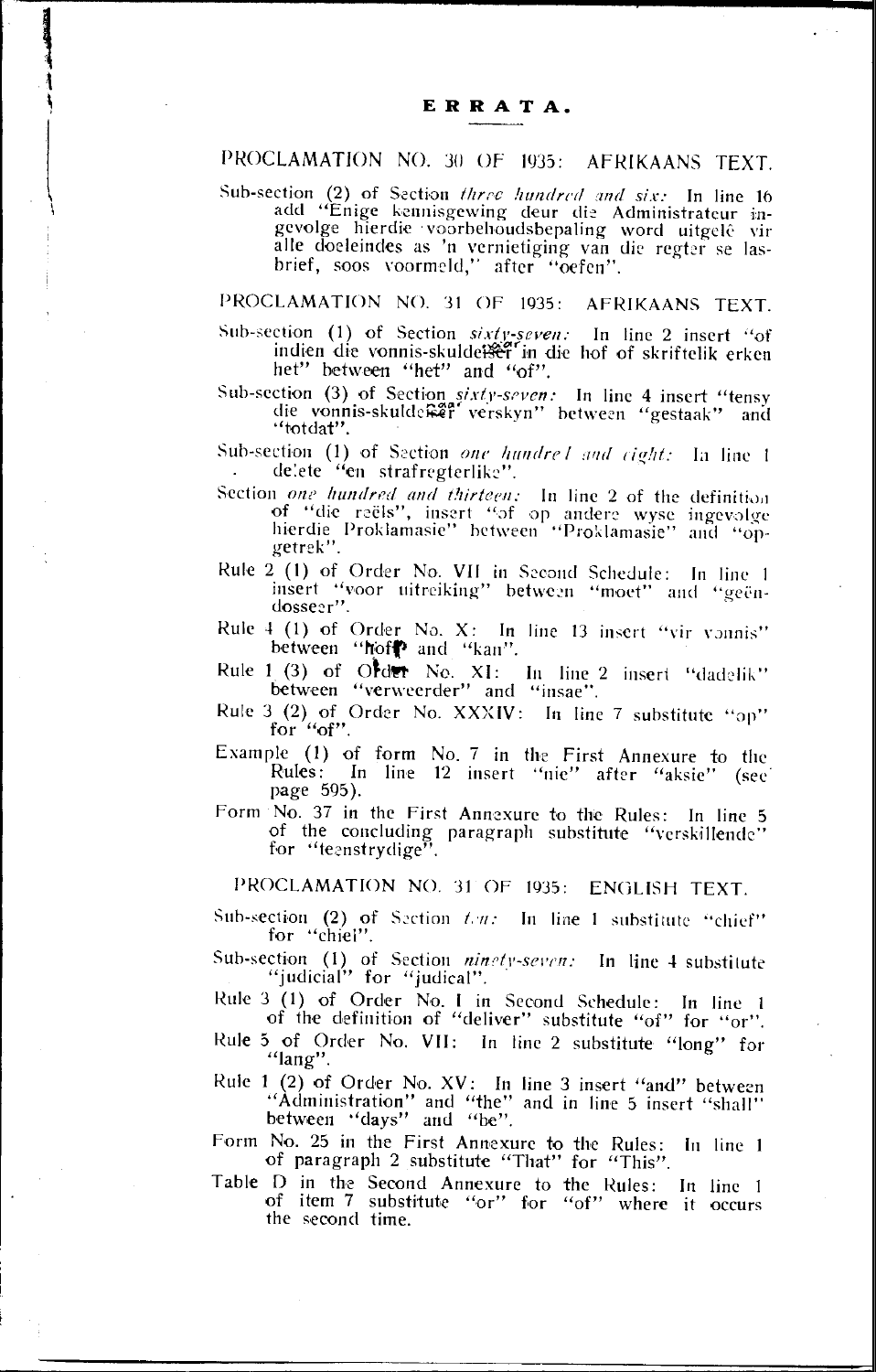| No.                 | Date.    | Subject.                                                                                                                                                                                                     | Remarks.                                                 | Page.            |
|---------------------|----------|--------------------------------------------------------------------------------------------------------------------------------------------------------------------------------------------------------------|----------------------------------------------------------|------------------|
|                     |          | Part I: Union Legislation.                                                                                                                                                                                   |                                                          |                  |
| A. 2/1935           | 26/3/35  | Medical,<br>Dental<br>and<br>Pharmacy<br>Amendment Act, 1935.                                                                                                                                                | A. 13/1928<br>amended.                                   | $\boldsymbol{2}$ |
| U.P. 102/<br>1935   | 17/5/35  | Reservation in Tavour of Union Air-<br>craft of all Carriage of Persons<br>and Goods for Hire.                                                                                                               |                                                          | 4                |
| U.P. 219/<br>1935   | 30/10/35 | Application<br>of Sanctions against<br>Italy.                                                                                                                                                                |                                                          | 4                |
| U.P. 240/<br>1935   | 14/11/35 | Sanctions against Italy: Prohibition<br>of the Importation into the Union<br>of South Africa of certain goods<br>consigned from, or grown, pro-<br>duced or manufactured in Italy<br>or Italian possessions. |                                                          | 8                |
| U.P. 241/<br>1935   | 14/11/35 | Sanctions against Italy: Prohibition<br>of the Exportation or Re-export-<br>ation from the Union of South<br>Africa of certain goods to Italy<br>or any Italian possession.                                  |                                                          | 10               |
| U.G.N.<br>1715/1934 | 30/11/34 | Monsieur Charles Zarine, Consul-<br>General of Latvia for Union of<br>S.A. and South West Africa.                                                                                                            | Not printed<br>G. 594, p. 9221.                          |                  |
| U.G.N.<br>191/1935  | 8/2/35   | Consul-General of Poland for the<br>Union of South Africa and South<br>West Africa at London.                                                                                                                | Not printed<br>О. 600, р. 9290.                          |                  |
| U.G.N.<br>584/1935  | 26/4/35  | Commission relating to the Cons-<br>titution of South West Africa:<br>Appointment of.                                                                                                                        | Not printed<br>Q. 615, p. 9402.                          |                  |
| U.G.N.<br>1013/1935 | 19/7/35  | Consul of Spain at Capetown.                                                                                                                                                                                 | Not printed<br>G. 624, p. 9516.                          |                  |
| U.G.N.<br>981/1935  | 12/7/35  | Admission of Certain Preparations<br>for the Eradication of Disease<br>in Stock.                                                                                                                             |                                                          | 16               |
| U.G.N.<br>1172/1935 | 16/8/35  | Consul of Portugal at Windhoek.                                                                                                                                                                              | Not printed<br>О. 641, р. 9694.                          |                  |
| U.G.N.<br>1200/1935 | 16/8/35  | Consul-General of Norway at Cape-<br>town.                                                                                                                                                                   | œ.                                                       |                  |
| U.G.N.<br>1662/1935 | 15/11/35 | Regulations regarding the Keeping,<br>Sale or Supply of Poisons.                                                                                                                                             | $O.N. 5/29$ as<br>amended by<br>G.N. 179/29<br>repealed. | 16               |
|                     |          |                                                                                                                                                                                                              |                                                          |                  |
|                     |          |                                                                                                                                                                                                              |                                                          |                  |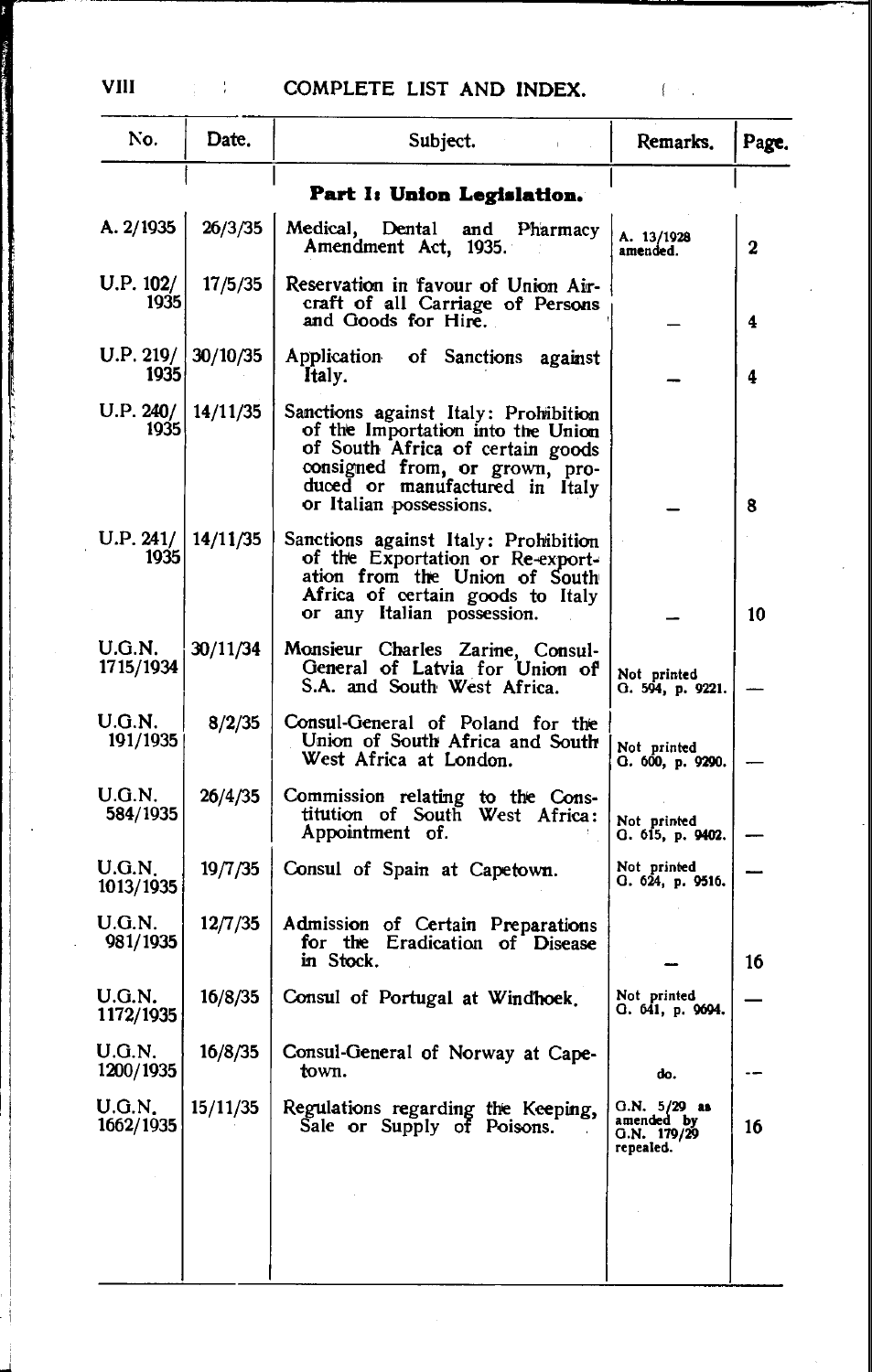| No.   | Date,   | Subject.                                                                                                                                           | Remarks.                                                                                                 | Page. |
|-------|---------|----------------------------------------------------------------------------------------------------------------------------------------------------|----------------------------------------------------------------------------------------------------------|-------|
|       |         | Part II: Proclamations.                                                                                                                            |                                                                                                          |       |
| P. 1  | 29/1/35 | The Natives (Urban Areas) Amend-<br>ment Further Amendment Pro-<br>clamation, 1935.                                                                | P. 4/32<br>amended.                                                                                      | 34    |
| P. 2  | 8/2/35  | Municipal Amendment Proclama-<br>tion, 1935.                                                                                                       | P. $22/20$ as<br>amended by<br>$P. 1/22$ further<br>amended.                                             | 34    |
| P. 3  | 8/2/35  | Domestic Poultry and the meat or<br>other edible portions derived<br>therefrom declared to be agri-<br>cultural produce.                           |                                                                                                          | 36    |
| P. 4  | 29/3/35 | Diamond Industry Protection Pro-<br>clamation Amendment Proclama-<br>tion, 1935.                                                                   | P. 26/22<br>amended.                                                                                     | 36    |
| P. 5  | 29/3/35 | Rehoboth Gebiet Affairs Amend-<br>ment Proclamation, 1935.                                                                                         | P. 9/28<br>amended.                                                                                      | 36    |
| P. 6  | 12/4/35 | Prorogation<br>of<br>the<br>Legislative<br>Assembly.                                                                                               |                                                                                                          | 40    |
| P. 7  | 12/4/35 | District Roads, Otjiwarongo Dis-<br>trict: Proclamation of.                                                                                        |                                                                                                          | 40    |
| P. 8  | 24/4/35 | Land Bank Amendment Proclama-<br>tion, 1935.                                                                                                       |                                                                                                          | 42    |
| P. 9  | 10/5/35 | Taxation<br>of<br>Landed<br><b>Property</b><br>Amendment Proclamation, 1935.                                                                       | Ord. 5/35<br>amended.                                                                                    | 42    |
| P. 10 | 21/5/35 | Police<br>Proclamation Amendment<br>(Further Amendment) Proclama-<br>tion, 1935.                                                                   | $P. 56/21$ as<br>amended by<br>P. 24/22, $\tilde{P}$ . 1/24<br>and P. 34/27<br>further<br>amended,       | 44    |
| P. 11 | 14/6/35 | Contribution<br>towards<br>Fencing<br>Costs (Further Extension<br>ΟŤ<br>Period of Suspension) Proclama-<br>tion, 1935.                             | $P. 20/30$ as<br>amended by<br>P. 17/31,<br>P. 16/32,<br>P. 22/33<br>and P. 30/34<br>further<br>amended. | 44    |
| P. 12 | 2/7/35  | Proclamation<br>οf<br>signifying<br>1935<br>Governor-General's<br>pleasure<br>m<br>respect of the<br><b>Settlers</b><br>Relief<br>Ordinance, 1935. |                                                                                                          | 46    |
| P. 13 | 12/8/35 | Wool declared to be Agricultural<br>Produce.                                                                                                       |                                                                                                          | 46    |
| P. 14 | 21/8/35 | Further Prorogation of the Legis-<br>lative Assembly.                                                                                              |                                                                                                          | 46    |
|       |         |                                                                                                                                                    |                                                                                                          |       |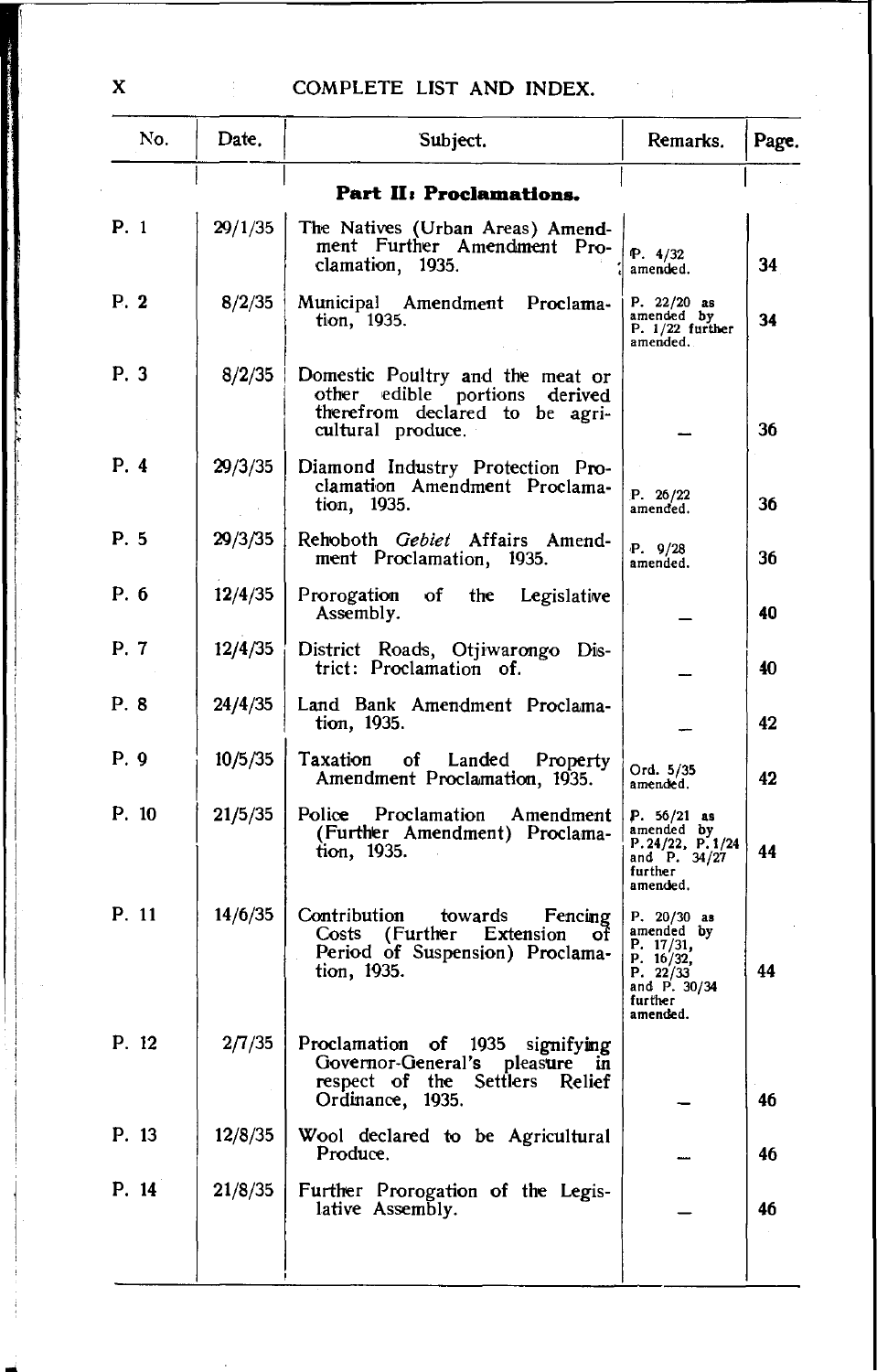Ť

| No.   | Date.    | Subject.                                                                                  | Remarks.                                                                                                                                                                                                                                                                            | Page. |
|-------|----------|-------------------------------------------------------------------------------------------|-------------------------------------------------------------------------------------------------------------------------------------------------------------------------------------------------------------------------------------------------------------------------------------|-------|
| P. 15 | 15/8/35  | Stock Theft Law Amendment Pro-<br>clamation, 1935.                                        | Ord. 11/35<br>amended.                                                                                                                                                                                                                                                              | 48    |
| P. 16 | 17/8/35  | Native Labour Regulation (Mines<br>and Works) Amendment Procla-<br>mation, 1935.          | P. 3/17 as<br>amended by<br>P. 6/25 and<br>P. 35/30<br>further<br>amended.                                                                                                                                                                                                          | 50    |
| P. 17 | 15/8/35  | Solemnization of Marriages Amend-<br>ment Proclamation, 1935.                             | P. $31/20$ as<br>amended by<br>P. 38/23, P. 3/25<br>and P. 18/30<br>further<br>amended.                                                                                                                                                                                             | 50    |
| P. 18 | 20/8/35  | Stock Brands Amendment Procla-<br>mation, 1935.                                           | Ord. 8/31 as<br>amended by<br>Ord. 8/32<br>further<br>amended.                                                                                                                                                                                                                      | 52    |
| P. 19 | 13/9/35  | Third Legislative Assembly: Fixing<br>of date for first sitting of the<br>Second Session. |                                                                                                                                                                                                                                                                                     | 54    |
| P. 20 | 25/9/35  | Rehoboth Gebiet Affairs Further<br>Amendment Proclamation, 1935.                          | P. 9/28<br>amended.                                                                                                                                                                                                                                                                 | 54    |
| P. 21 | 28/9/35  | Natives (Urban Areas) Amendment<br>Proclamation, 1935.                                    | P. 4/32<br>amended.                                                                                                                                                                                                                                                                 | 56    |
| P. 22 | 15/10/35 | Land Bank Proclamation, 1935.                                                             | P. 57/21<br>amended and<br>P. 56/20, P.<br>57/20, P. 10/22,<br>P. 12/23, P.<br>31/23, P. 5/24,<br>P. 25/25, P.<br>$1/27$ , P. $10/28$ ,<br>P. $13/30$ , P.<br>21/31, P. 40/31,<br>P. 53/31, P.<br>15/32 end P.<br>8/35 repealed.                                                    | 58    |
| P. 23 | 23/10/35 | Liquor Licensing Law Amendment<br>Proclamation, 1935.                                     | P. 6/20, as<br>amended by P.<br>$71/20$ , P. 48/21,<br>P. 7/23, P.<br>27/23, P. 18/24,<br>P. 25/24, Ord.<br>3/27, Ord. 7/31,<br>P. 32/31, Ord.<br>9/32 and P.<br>20/33 further<br>amended and<br>Ord. 3/27 as<br>amended by<br>Ord. 7/31<br>and<br>Ord. 9/32<br>further<br>amended. | 136   |
| P. 24 | 31/10/35 | Native<br>Administration<br>Amendment<br>Proclamation, 1935.                              | P. 11/22<br>amended.                                                                                                                                                                                                                                                                | 140   |
| P. 25 | 14/11/35 | Otjiwarongo District declared Cattle<br>Improvement Area.                                 | P. 1/31<br>repealed.                                                                                                                                                                                                                                                                | 140   |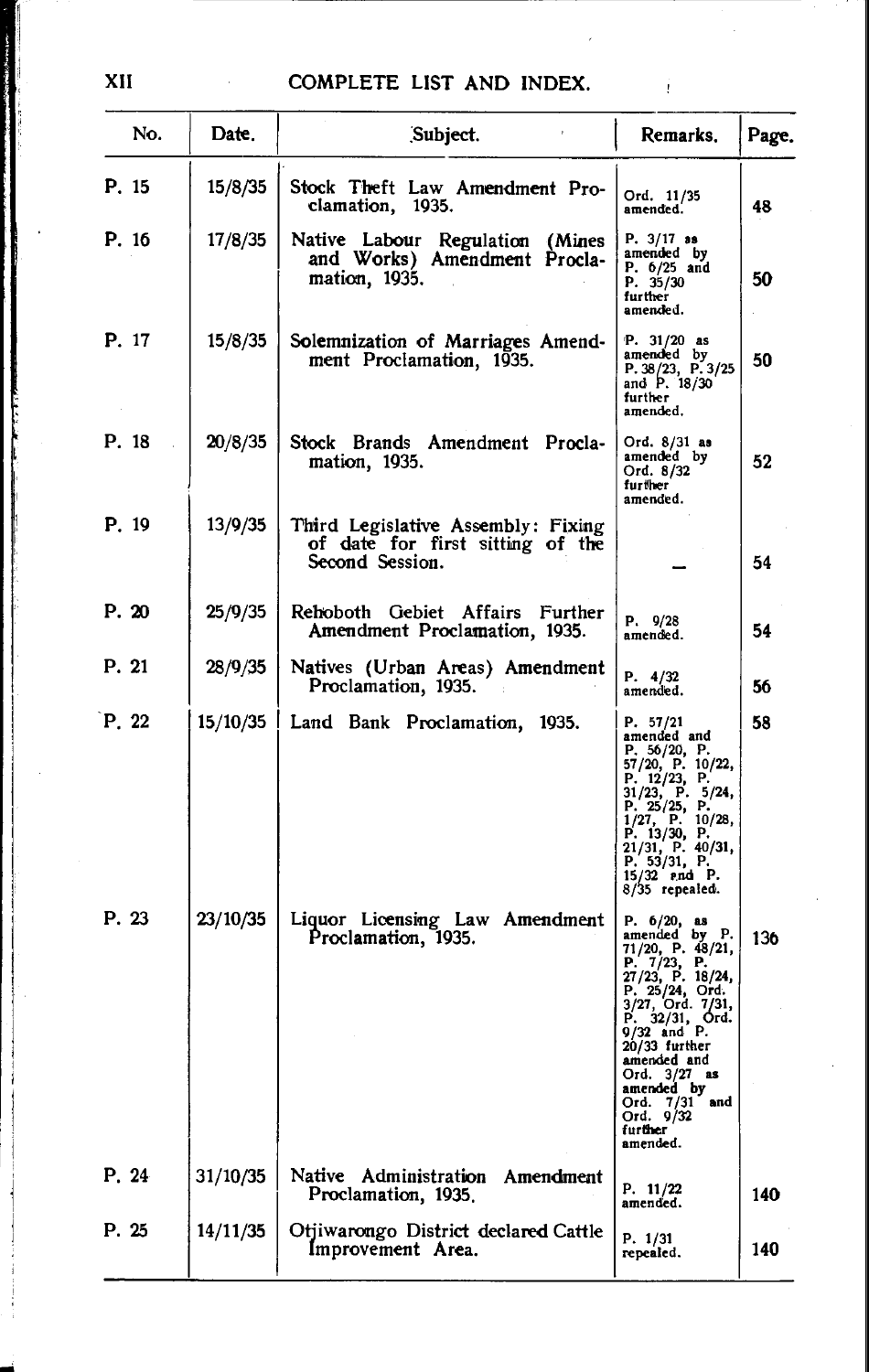| No.    | Date,    | Subject.                                                                                                                            | Remarks.                                                                                                                                                                                                       | Page. |
|--------|----------|-------------------------------------------------------------------------------------------------------------------------------------|----------------------------------------------------------------------------------------------------------------------------------------------------------------------------------------------------------------|-------|
| P. 26  | 27/11/35 | Extension of Licences Proclamation,<br>1935.                                                                                        |                                                                                                                                                                                                                | 142   |
| P. 27  | 27/11/35 | Liquor Licensing<br>Law<br>Further<br>Amendment Proclamation, 1935.                                                                 | P. $6/20$ as<br>amended by<br>P. 71/20, P.<br>48/21, P. 7/23, P. 27/23, P. 27/23, P.<br>18/24, P. 25/24,<br>Ord. 3/27, Ord.<br>7/31, P. 32/31,<br>Ord. 9/32, P.<br>20/33 and P.<br>$23/35$ further<br>amended. | 144   |
| P. 28  | 12/12/35 | Extension of Laws to the Rehoboth<br>Gebiet.                                                                                        | Ord. 13/35<br>and P. 26/35<br>extended.                                                                                                                                                                        | 146   |
| P. 29  | 22/11/35 | Extra-Territorial<br>and<br>Northern<br>Natives Control Proclamation,<br>1935.                                                      | P. 11/22<br>amended.                                                                                                                                                                                           | 148   |
| P. 30  | 27/11/35 | Criminal Procedure and Evidence<br>Proclamation, 1935.                                                                              | P. 20/19, P. 20/28,<br>repealed and<br>P. 21/19, P.<br>$38/20$ , P. $55/20$<br>and Ord. 9/30<br>amended.                                                                                                       | 158.  |
| P. 31  | 11/12/35 | Magistrates'<br>Court Proclamation,<br>1935.                                                                                        | P. 1/20 and<br>P. 24/26<br>repealed<br>$P. 21/19$ and<br>P. $52/21$<br>amended.                                                                                                                                | 424   |
|        |          | Part III: Ordinances.                                                                                                               |                                                                                                                                                                                                                |       |
| Ord. 1 | 24/4/35  | Unauthorised Expenditure (1933-'34)<br>Ordinance, 1935.                                                                             |                                                                                                                                                                                                                | 652   |
| Ord. 2 | 24/4/35  | Second Additional<br>Appropriation<br>(1934-'35) Ordinance, 1935.                                                                   |                                                                                                                                                                                                                | 654   |
| Ord. 3 | 24/4/35  | Appropriation (1935-'36) Ordinance,<br>1935.                                                                                        |                                                                                                                                                                                                                | 656   |
| Ord. 4 | 24/4/35  | Stamp Duties and Fees Amendment<br>Ordinance, 1935.                                                                                 | Act 30/1911 as<br>amended by<br>Ord. 6/31<br>further amended<br>and P. 29/32<br>repealed.                                                                                                                      | 658   |
| Ord. 5 | 24/4/35  | Taxation of Landed Property Con-<br>solidation and Amendment Ordi-<br>nance, 1935.<br>$\mathbb{R}^2$<br>$\sim 200~\mu_\mathrm{p}$ . | Imp. Ord. of<br>19/3/09, Imp.<br>Ord. of 12/10/10<br>Imp. Ord. of<br>24/11/13 P.<br>$32/20$ and P.<br>19/25 repealed<br>and P. 7/22 and<br>Ord. 8/33<br>amended.                                               | 662   |
| Ord. 6 | 24/4/35  | Extermination of Wild Dogs Ordi-<br>nance, 1935.                                                                                    |                                                                                                                                                                                                                | 670   |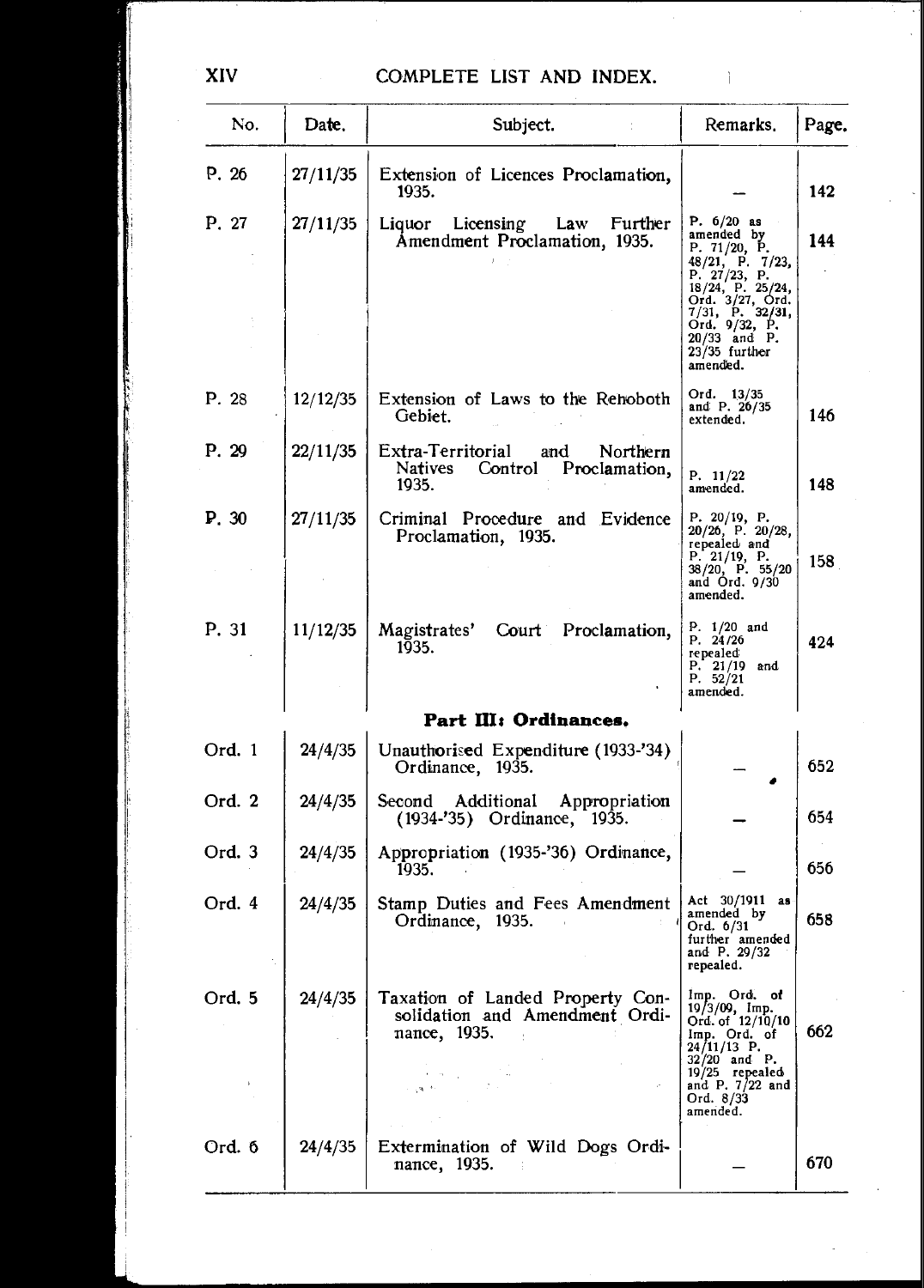$\cdot$ 

 $\sim 10^{-1}$ 

| No.     | Date.    | Subject.                                                                                    | Remarks.                                                                                                                                                                            | Page. |
|---------|----------|---------------------------------------------------------------------------------------------|-------------------------------------------------------------------------------------------------------------------------------------------------------------------------------------|-------|
| Ord. 7  | 24/4/35  | Wives and Children Protection and<br>Maintenance Amendment<br>Ordi-<br>mance, 1935.         | Ord. 16/27<br>amended.                                                                                                                                                              | 672   |
| Ord. 8  | 24/4/35  | Control<br>Ordinance,<br>Meat Trade<br>1935.                                                |                                                                                                                                                                                     | 672   |
| Ord. 9  | 24/4/35  | Distillers<br>Licences<br><b>Brewers</b><br>and<br>Amendment<br>Ordinance,<br>Duty<br>1935. | P. 3/24<br>amended.                                                                                                                                                                 | 676   |
| Ord. 10 | 24/4/35  | Ordinance<br>Improvement<br><b>Cattle</b><br>Amendment Ordinance, 1935.                     | Ord. 10/30<br>amended.                                                                                                                                                              | 678   |
| Ord. 11 | 24/4/35  | Stock Theft Law Amendment Ordi-<br>nance, 1935.                                             | P. 5/20<br>repealed.                                                                                                                                                                | 680   |
| Ord. 12 | 18/6/35  | Settlers Relief Ordinance, 1935                                                             |                                                                                                                                                                                     | 690   |
| Ord. 13 | 26/11/35 | Consolidation Ordinance,<br>Licences<br>1935.                                               | P. 21/21, P.<br>33/21, P. 21/22,<br>P. 29/25, Ord.<br>12/28, Ord.<br>7/29, Ord. 1/30,<br>P. 13/31, P.<br>18/31, Ord.<br>$3/32$ and P.<br>8/33 repealed<br>and Ord. 1/32<br>amended. | 692   |
| Ord. 14 | 26/11/35 | Liquor Licensing Amendment Ordi-<br>nance, 1925.                                            | P. $6/20$ as<br>amended by<br>P. 27/23 and<br>2nd Sched. of<br>P. $6/20$ as<br>amended by<br>Ord. 7/31 and<br>P. 27/34 further<br>amended.                                          | 740   |
| Ord. 15 | 27/11/35 | Sunday Trading Amendment Ordi-<br>nance, 1935.                                              | P. 12/19<br>amended.                                                                                                                                                                | 742   |
| Ord. 16 | 27/11/35 | Cigarette and Cigarette<br>Tobacco<br>Sales Tax Amendment Ordinance-<br>1935.               | Ord. 11/33<br>amended.                                                                                                                                                              | 744   |
| Ord. 17 | 27/11/35 | Guardian's Fund (Interest on Minors<br>and Lunatics Moneys) Amendment<br>Ordinance, 1935.   | Act 24/13 as<br>applied by<br>P. $52/21$ as<br>amended by<br>$P. 1/27$ further<br>amended.                                                                                          | 746   |
| Ord. 18 | 27/11/35 | Divorce Laws<br>Amendment<br>Ordi-<br>nance, 1935.                                          |                                                                                                                                                                                     | 746   |
| Ord. 19 | 27/11/35 | Cattle Improvement Further Amend-<br>ment Ordinance, 1935.                                  | Ord. 10/30 as<br>amended by<br>Ord. 10/35<br>further<br>amended.                                                                                                                    | 750   |
| Ord. 20 | 27/11/35 | Meat Trade Control<br>Amendment<br>Ordinance, 1935.                                         | Ord. 8/35<br>amended.                                                                                                                                                               | 752   |

•

XVI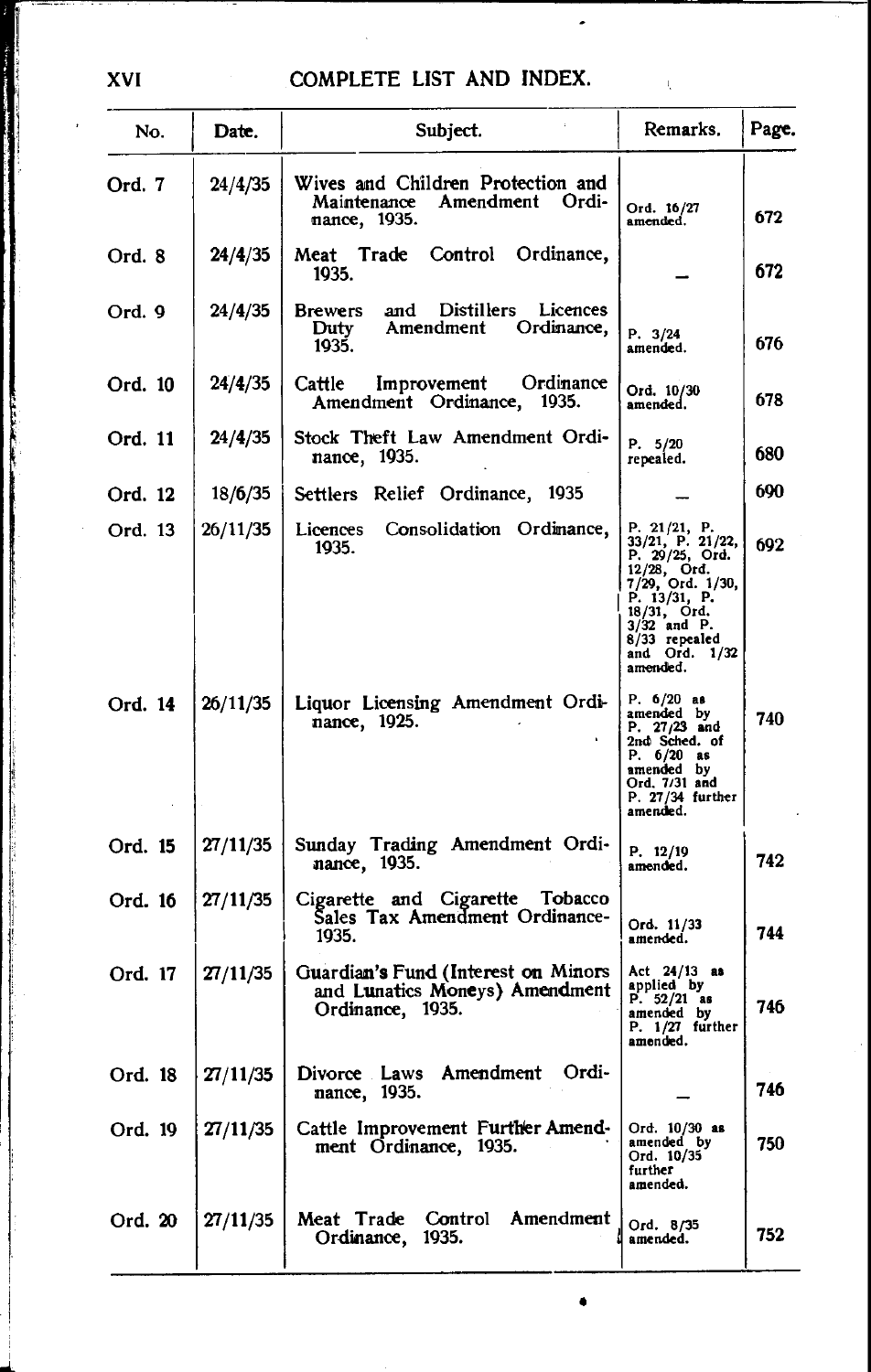$\overline{1}$ 

| No.     | Date.    | 'Subject.                                                                                                                  | Remarks.                                                                                                                                                               | Page. |
|---------|----------|----------------------------------------------------------------------------------------------------------------------------|------------------------------------------------------------------------------------------------------------------------------------------------------------------------|-------|
| Ord. 21 | 27/11/35 | The Professional Tax Ordinance,<br>1935.                                                                                   | P. $24/21$ as<br>amended by P.<br>28/32 repealed.                                                                                                                      | 752.  |
| Ord. 22 | 27/11/35 | Property<br>Taxation of Landed<br>Ordinance,<br>Further Amendment<br>1935.                                                 | Ord. 5/35 and<br>Ord. 11/28<br>amended.                                                                                                                                | 756   |
| Ord. 23 | 27/11/35 | Transfer Duty Consolidation and<br>Amendment Ordinance, 1935.                                                              | $1mp.$ Ord. of $19/3/09$ and P.<br>$32/20$ amended.                                                                                                                    | 758   |
| Ord. 24 | 18/12/35 | Municipal Ordinance, 1935.                                                                                                 | P. 22/20, P.<br>$1/22$ , P. 28/22, P. 41/23, P.<br>$5/25$ , P. 12/25,<br>P. 20/25, Ord.<br>$12/30$ , Ord.<br>$3/33$ , P. 14/33,<br>P. 25/33 and P.<br>$2/35$ repealed. | 802   |
|         |          | Part IV: Government Notices.                                                                                               |                                                                                                                                                                        |       |
| G.N.1   | 2/1/35   | Reserve Board, Soromas Native<br>Reserve: Appointment of Mem-<br>bers.                                                     | Not printed<br>Q.594, p.9221.                                                                                                                                          |       |
| G.N.2   | 2/1/35   | Reserve Board, Gibeon Native<br>Reserve: Appointment of Mem-<br>ber.                                                       | do.                                                                                                                                                                    |       |
| G.N.3   | 2/1/35   | Registering Officer, Proclaimed<br>Area of Aus: Appointment of.                                                            | do. .                                                                                                                                                                  |       |
| G.N.4   | 2/1/35   | Importation of Hog Casings: Re-<br>gulations.                                                                              |                                                                                                                                                                        | 934   |
| G.N.5   | 2/1/35   | Marriage Officers: Appointment as<br>and Revocation of Appointment<br>as.                                                  | Not printed<br>G. 594, p. 9222.                                                                                                                                        |       |
| G.N. 6  | 2/1/35   | Royalty Regulations.                                                                                                       | G.N. 81/34<br>amended.                                                                                                                                                 | 934   |
| G.N. 7  | 2/1/35   | Clerk of the Court, Swakopmund:<br>Appointment as.                                                                         | Not printed<br>G. 594, p. 9223.                                                                                                                                        |       |
| G.N. 8  | 2/1/35   | New Postage in respect of Air<br>Mail correspondence in South<br>West Africa.                                              | do.                                                                                                                                                                    |       |
| G.N. 9  | 5/1/35   | Extradition Treaty with the Re-<br>public of San Marino: Extension<br>of to Mandated Territory<br>οf<br>South West Africa. |                                                                                                                                                                        | 936   |
| G.N. 10 | 5/1/35   | Periodical Court, Otavifontein, Dis-<br>trict of Grootfontein: Change of<br>day for holding Court.                         | Not printed<br>G. 595, p. 9234.                                                                                                                                        |       |
|         |          |                                                                                                                            |                                                                                                                                                                        |       |

XVIII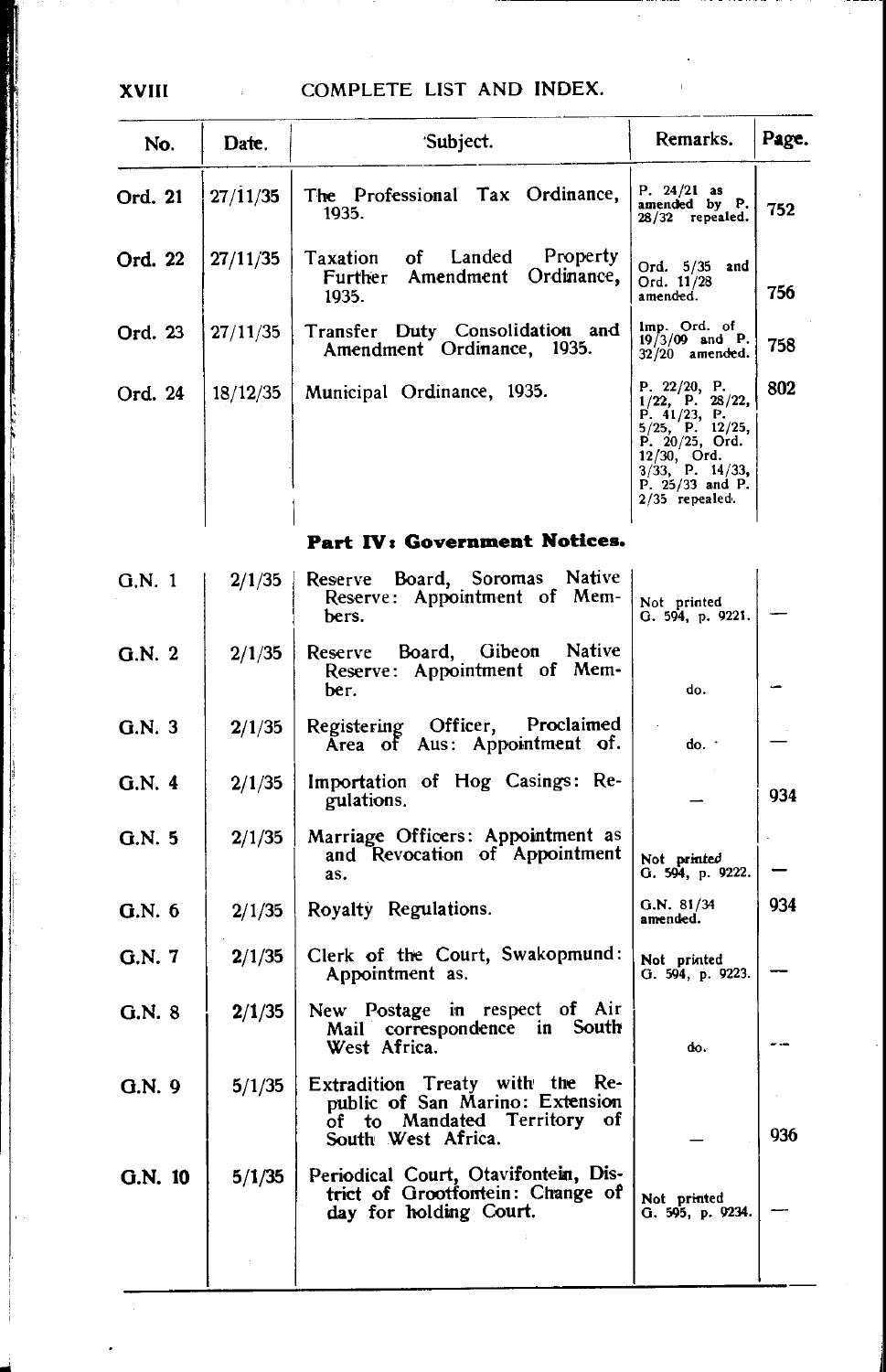| No.       | Date.   | Subject.                                                                                                        | Remarks.                        | Page. |
|-----------|---------|-----------------------------------------------------------------------------------------------------------------|---------------------------------|-------|
| $G.N.$ 11 | 9/1/35  | Appointments as Commissioners of<br>Oaths and Cancellation of Ap-<br>pointments as Commissioners of<br>Oaths.   | Not printed<br>G. 595, p. 9234. |       |
| G.N. 12   | 15/1/35 | Acting Registrar of Births, Mar-<br>riages and Deaths: Appointment<br>of.                                       | Not printed<br>G. 597, p. 9249. |       |
| $G.N.$ 13 | 15/1/35 | Sanitary Regulations - Tariff of<br>Fees: Municipality of Walvis Bay.                                           | Not printed<br>G. 597, p. 9250. |       |
| $G.N.$ 14 | 24/1/35 | Export of Beef to United King-<br>dom: Regulations.                                                             | Repealed by<br>G.N. 29/35.      |       |
| G.N. 15   | 24/1/35 | Village Management Board Area,<br>Usakos : -<br>Sanitary<br>Regulations:<br>Amendment of Tariff of Fees.        | Not printed<br>G. 597, p. 9251. |       |
| $G.N.$ 16 | 25/1/35 | Naturalization List: Amendment of.                                                                              | Q.N. 114/25<br>amended.         | 936   |
| G.N. 17   | 25/1/35 | Naturalization: Supplementary List.                                                                             | G.N. 13/31<br>amended.          | 938   |
| G.N. 18   | 25/1/35 | Clerk of the Court, Otjiwarongo:<br>Appointment of.                                                             | Not printed<br>G. 597, p. 9252. |       |
| Q.N. 19   | 4/2/35  | Village Management Board Area of<br>Gobabis: Sanitary Regulations.                                              | Not printed<br>Q.598, p.9261.   |       |
| G.N. 20   | 4/2/35  | Village Management Board Area of<br>Gobabis: Regulations relating to<br>the Keeping of Animals.                 | Not printed<br>G. 598, p. 9266. |       |
| G.N. 21   | 4/2/35  | Proclaimed<br>Area<br>under<br><b>Section</b><br>eleven of the Natives<br>(Urban)<br>Areas) Proclamation, 1924. |                                 | 938   |
| G.N. 22   | 4/2/35  | Natives (Urban Areas) Proclama-<br>tion, 1924: Application of Section<br>six to the Urban Area of Go-<br>babis. |                                 | 940   |
| G.N. 23   | 4/2/35  | Natives (Urban Areas) Proclama-<br>tion, 1924: Regulation.                                                      |                                 | 940   |
| G.N. 24   | 4/2/35  | Land Board for South West Africa:<br>Appointment of Members.                                                    | Not printed<br>G. 598, p. 9270. |       |
| G.N. 25   | 6/2/35  | Reserve Board, Aukeigas, Native<br>Reserve: Appointment of Mem-<br>bers.                                        | do.                             |       |
| G.N. 26   | 7/2/35  | Prohibition of the Movement of<br>Cattle, Sheep, Goats and Pigs.                                                | Not printed<br>G. 598, p. 9271. |       |
| G.N. 27   | 11/2/35 | Protection of Game.                                                                                             | do.                             |       |
|           |         |                                                                                                                 |                                 |       |

XX

 $\cdot$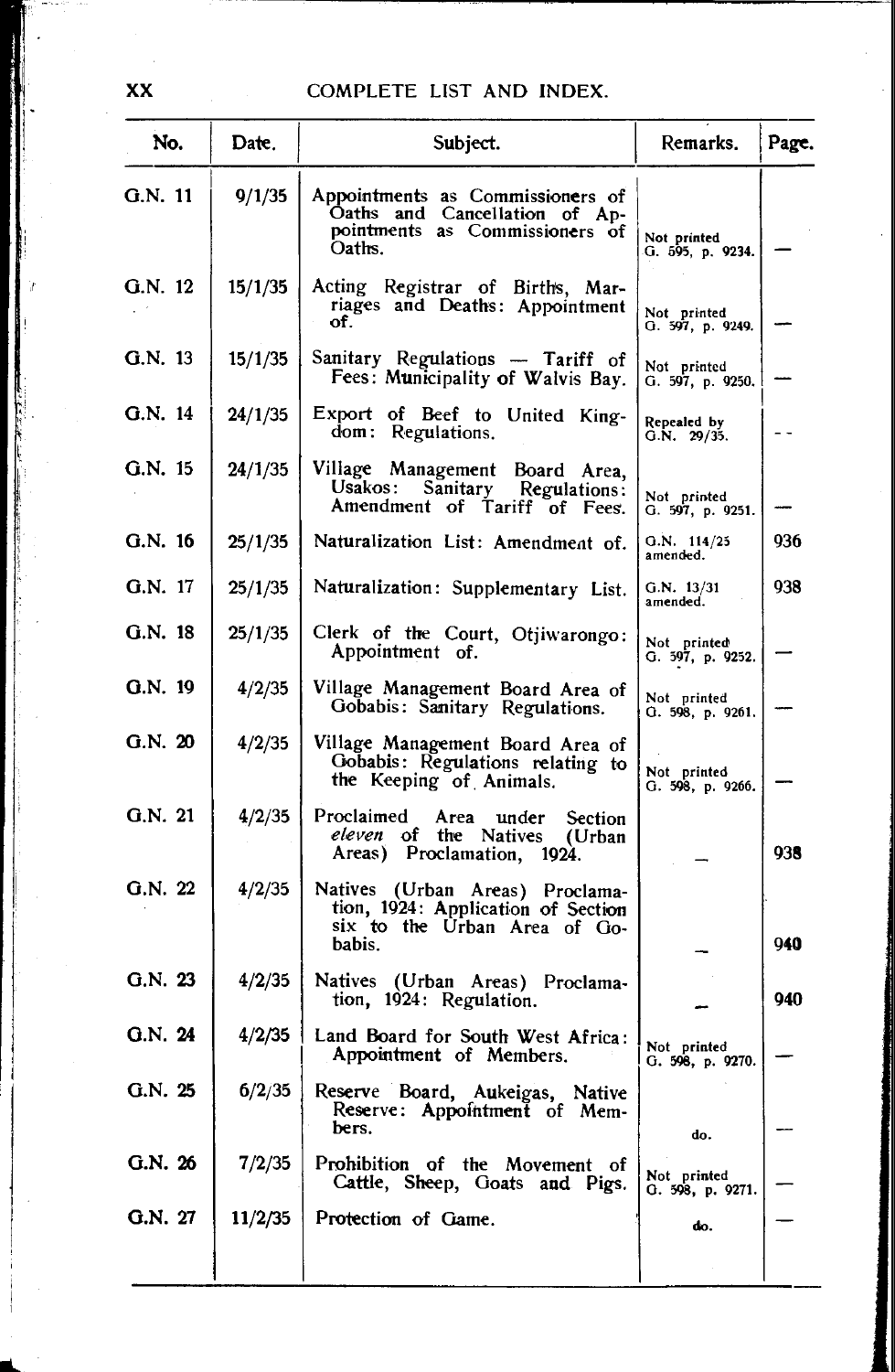ţ

| No.     | Date.   | Subject.                                                                                                                     | Remarks.                                                                              | Page. |
|---------|---------|------------------------------------------------------------------------------------------------------------------------------|---------------------------------------------------------------------------------------|-------|
| G.N.28  | 11/2/35 | Court,<br>Assistant Clerk of the<br>Windhoek: Appointment as.                                                                | Not printed<br>G. 598, p. 9275.                                                       |       |
| G.N. 29 | 12/2/35 | Export of Beef to United King-<br>dom: Regulations.                                                                          | G.N. 60/33<br>and G.N. 14/35<br>repealed.                                             | 940   |
| G.N.30  | 20/2/35 | Amendment of Scab Regulations.                                                                                               | $G.N. 50/20$ as<br>amended by $G.N. 133/21$ and<br>G.N. 174/25<br>further<br>amended. | 944   |
| G.N. 31 | 20/2/35 | Compulsory Dipping of Small<br>Stock -- South West Africa.                                                                   | Not printed<br>Q.599, p.9289.                                                         |       |
| G.N. 32 | 25/2/35 | Definition of the Area reserved as<br>Location situate within the Aus<br>Town and Townlands No.<br>36,<br>District Luderitz. | Not printed<br>G. 600, p. 9290.                                                       |       |
| G.N. 33 | 25/2/35 | of<br>of<br>Registration<br>Correction<br>Brand.                                                                             | đo.                                                                                   |       |
| G.N. 34 | 1/3/35  | Village Management Board, Goba-<br>bis: Sanitary Regulations<br>Tariff of Fees.                                              | Not printed<br>G. 602, p. 9300.                                                       |       |
| G.N.35  | 4/3/35  | Consul of the German Reich at<br>Windhoek: Appointment of.                                                                   | do.                                                                                   |       |
| G.N. 36 | 11/3/35 | Fisheries Board, Luderitz: Appoint-<br>ment of Member.                                                                       | do.                                                                                   |       |
| G.N. 37 | 13/3/35 | Establishment of Closed Area for<br>Stock.                                                                                   | G.N. 178/30<br>repealed.                                                              | 946   |
| G.N. 38 | 20/3/35 | Application of Diseases of Stock<br>Proclamation 1920, extended.                                                             |                                                                                       | 946   |
| G.N. 39 | 20/3/35 | Pound at Ongombo Ost No. 79,<br>District Otjiwarongo: Disestab-<br>lishment of.                                              | Not printed<br>G. 605, p. 9333.                                                       |       |
| G.N. 40 | 20/3/35 | Village Management Board of Aus:<br>Appointment of Member.                                                                   | Not printed<br>G. 605, p. 9334.                                                       |       |
| G.N. 41 | 20/3/35 | Registrar of Births, Marriages and<br>Deaths: Appointment of.                                                                | do.                                                                                   |       |
| G.N. 42 | 21/3/35 | Prohibition of Movement of Cattle,<br>Sheep, Goats and Pigs: With-<br>drawal of.                                             | do.                                                                                   |       |
| G.N. 43 | 21/3/35 | Ovamboland Trust Funds:<br>Sus-<br>pension of Levy of Annual Rate<br>for 1934.                                               | do.                                                                                   |       |
| G.N. 44 | 21/3/35 | Assistant Clerk of the Court, Stein-<br>hausen, District Gobabis: Appoint-<br>ment as.                                       | do.                                                                                   |       |

XXII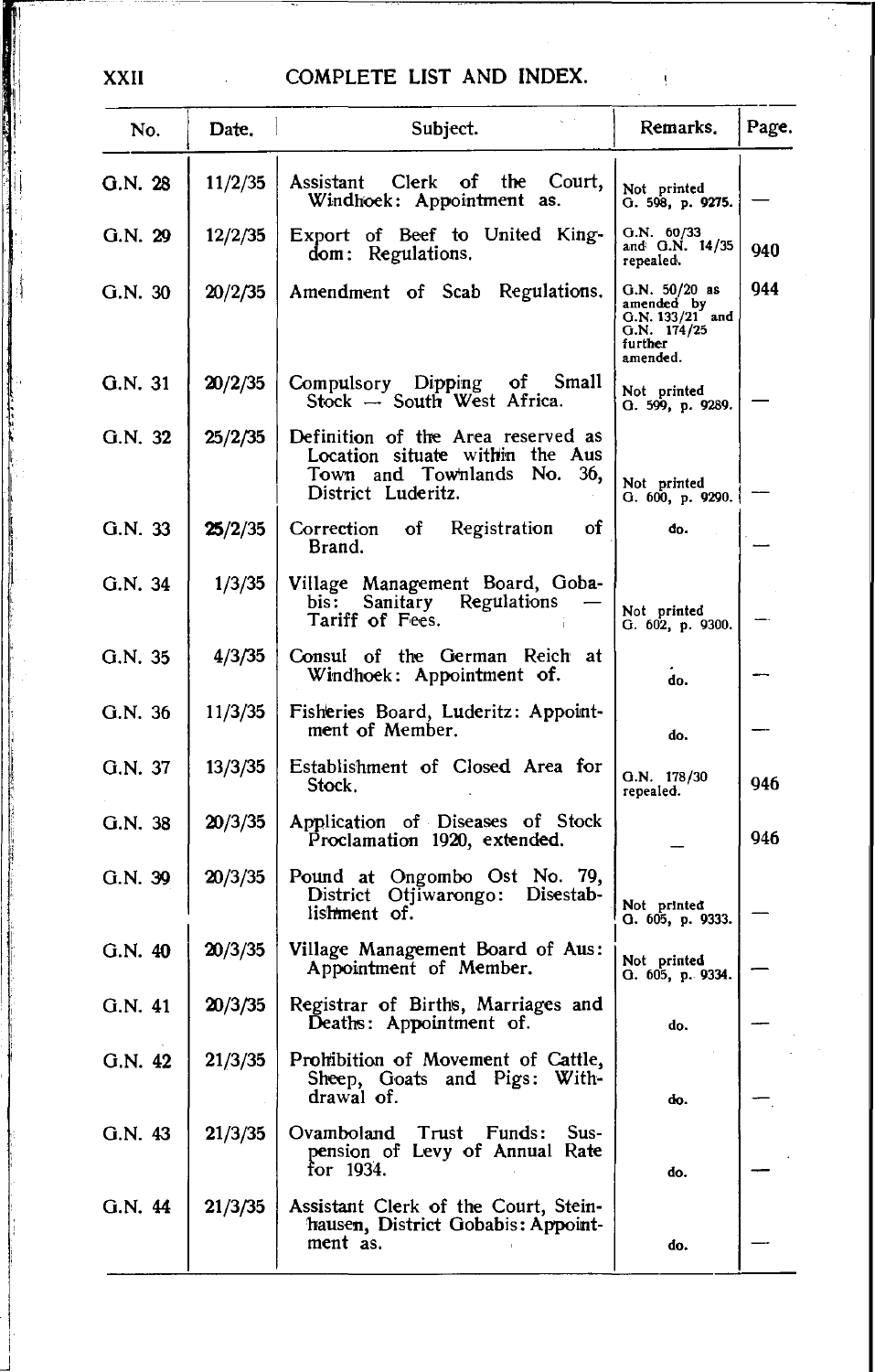# XXIV : COMPLETE LIST AND INDEX.

| No.     | Date.   | Subject.                                                                                                                           | Remarks.                        | Page. |
|---------|---------|------------------------------------------------------------------------------------------------------------------------------------|---------------------------------|-------|
| G.N. 45 | 27/3/35 | Circuit Courts: Division of Terri-<br>tory into Circuit Districts and<br>fixing of dates, etc. for holding<br>of Courts.           | Not printed<br>O. 605, p. 9334, |       |
| G.N. 46 | 27/3/35 | Village Management Board, Otji-<br>warongo: Amendment to Loca-<br>tion Regulations.                                                | Not printed<br>G. 605, p. 9335. |       |
| G.N. 47 | 4/4/35  | Amendment of Scab Regulations                                                                                                      | Q.N. 50/20<br>amended.          | 948   |
| G.N.48  | 4/4/35  | Compulsory Dipping of Small<br>Stock: South West Africa.                                                                           | Not printed<br>G. 609, p. 9360. |       |
| G.N. 49 | 4/4/35  | Compulsory Dipping of Small<br>Stock, South West<br>Africa:<br>Amendment of Defined Areas.                                         | do.                             |       |
| Q.N.50  | 4/4/35  | Semi-protected Areas: Amendment<br>of :                                                                                            | do.                             |       |
| G.N. 51 | 6/4/35  | Marriage Officer: Appointment as.                                                                                                  | Not printed<br>G. 612, p. 9367. |       |
| G.N. 52 | 8/4/35  | Board, Otjituo Native<br>Reserve<br>Reserve: Appointment of Member.                                                                | do.                             |       |
| G.N. 53 | 10/4/35 | Pound at Gobabis: Appointment of<br>Poundmaster.                                                                                   | do.                             |       |
| G.N. 54 | 10/4/35 | Village Management Board of Ma-<br>riental: Appointment of Member.                                                                 | Not printed<br>O. 612, p. 9368. |       |
| G.N. 55 | 10/4/35 | Pounds at Mariental and Wildmoor<br>No. 147, District Gibeon: Estab-<br>lishment of, etc.                                          | do.                             |       |
| G.N. 56 | 11/4/35 | Public Holiday within the<br>Man-<br>dated Territory of South West<br>Africa.                                                      | do.                             |       |
| G.N. 57 | 24/4/35 | Ordinances, 1935: Promulgation of.                                                                                                 | Vide p. 652                     |       |
| G.N. 58 | 16/4/35 | Regulations made under the pro-<br>visions of Section ten of the<br>Cigarettes and Cigarette Tobacco<br>Sales Tax Ordinance, 1933. |                                 | 952   |
| G.N. 59 | 18/4/35 | Amendment of Sealing Regulations.                                                                                                  | O.N.<br>88/28<br>amended.       | 958   |
| G.N. 60 | 23/4/35 | Clerk of the Court, Warmbad:<br>Appointment as.                                                                                    | Not printed<br>O. 614, p. 9394. |       |
| G.N. 61 | 26/4/35 | Tses Native Reserve: Extension of.                                                                                                 | Q.N. 122/23<br>amended.         | 958   |
| G.N. 62 | 26/4/35 | Marriage Officer: Appointment as.                                                                                                  | Not printed<br>Q. 614, p. 9394. |       |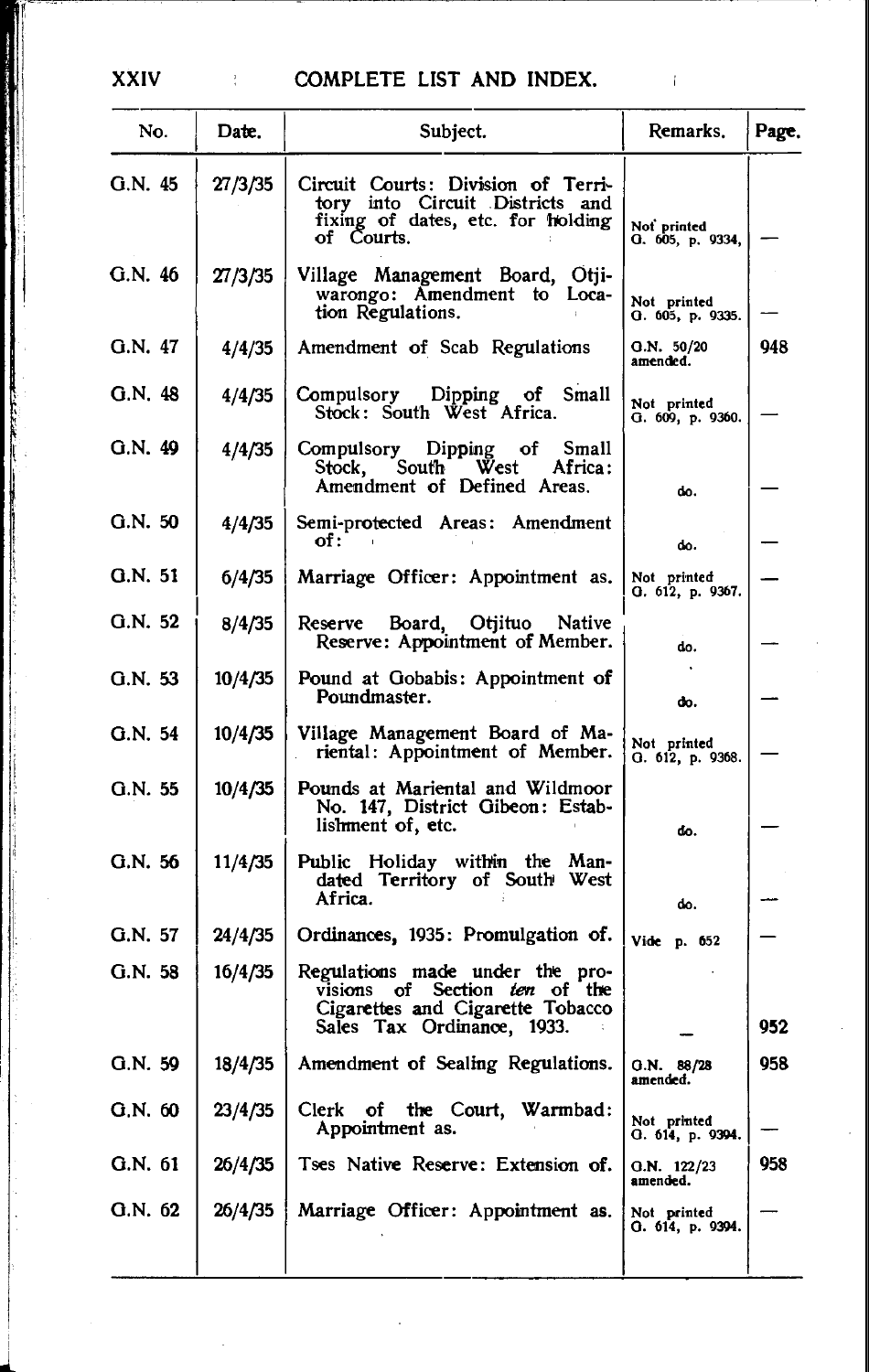| No.     | Date,   | Subject.                                                                                | Remarks.                        | Page. |
|---------|---------|-----------------------------------------------------------------------------------------|---------------------------------|-------|
| G.N. 63 | 26/4/35 | Gibeon Roads Board: Appointment<br>of Member.                                           | Not printed<br>G. 614, p. 9394. |       |
| G.N. 64 | 27/4/35 | Deputy Administrator of<br>South<br>West Africa: Appointment of.                        | Not printed<br>G. 615, p. 9402. |       |
| G.N. 65 | 27/4/35 | Acting Secretary for South West<br>Africa: Appointment of.                              | do.                             |       |
| G.N. 66 | 27/4/35 | Acting Chief Native Commissioner<br>for South West Africa: Appoint-<br>ment of.         | Not printea<br>G. 615, p. 9403. |       |
| G.N. 67 | 27/4/35 | Director of Education for South<br>West Africa: Appointment of.                         | do.                             |       |
| G.N. 68 | 1/5/35  | Windhoek Urban Local Authority:<br>Amendment of Location Regula-<br>tions.              | Not printed<br>G. 616, p. 9405. |       |
| G.N. 69 | 27/4/35 | Mining Area Survey Regulations.                                                         |                                 | 960   |
| G.N.70  | 27/4/35 | Regulations for the Survey for the<br>Sub-division and Amalgamation of<br>Mining Areas. |                                 | 1008  |
| G.N. 71 | 27/4/35 | Mining Area Diagram Examination:<br>Scale of Fees.                                      |                                 | 1010  |
| G.N. 72 | 8/5/35  | Acting Registrars of Births, Marri-<br>ages and Deaths: Appointment<br>of.              | Not printed<br>G. 616, p. 9423. |       |
| G.N. 73 | 8/5/35  | Post Office Savings Bank: Cash<br>Account for the year 1934-1935.                       | Not printed<br>G. 616, p. 9424. |       |
| G.N. 74 | 9/5/35  | Foot and Mouth Disease Regula-<br>tions: Amendment of.                                  | Not printed<br>G. 616, p. 9425. |       |
| G.N. 75 | 26/4/35 | Commissioner for Angola Marri-<br>ages: Appointment of.                                 | Not printed<br>G. 616, p. 9426. |       |
| G.N. 76 | 18/5/35 | Burgher Force Appointments: Rail-<br>way Commando.                                      | Not printed<br>G. 617, p. 9433. |       |
| G.N. 77 | 18/5/35 | Reserve Board, Otjimbingwe Na-<br>Appointment<br>tive<br>Reserve:<br>-of<br>Members.    | Not printed<br>G. 617, p. 9434. |       |
| G.N. 78 | 21/5/35 | Pound at Okasewa, District Go-<br>Disestablishment of.<br>babis:                        | do.                             |       |
| G.N. 79 | 9/4/35  | Diamond Board for South West<br>Africa: Appointment of Members.                         | đο.                             |       |
| G.N. 80 | 27/4/35 | Chairman of the Land Board for<br>South West Africa: Appointment<br>of.                 | do.                             |       |

 $\mathcal{O}(\mathcal{O}_\mathcal{A})$ 

 $\bar{\beta}$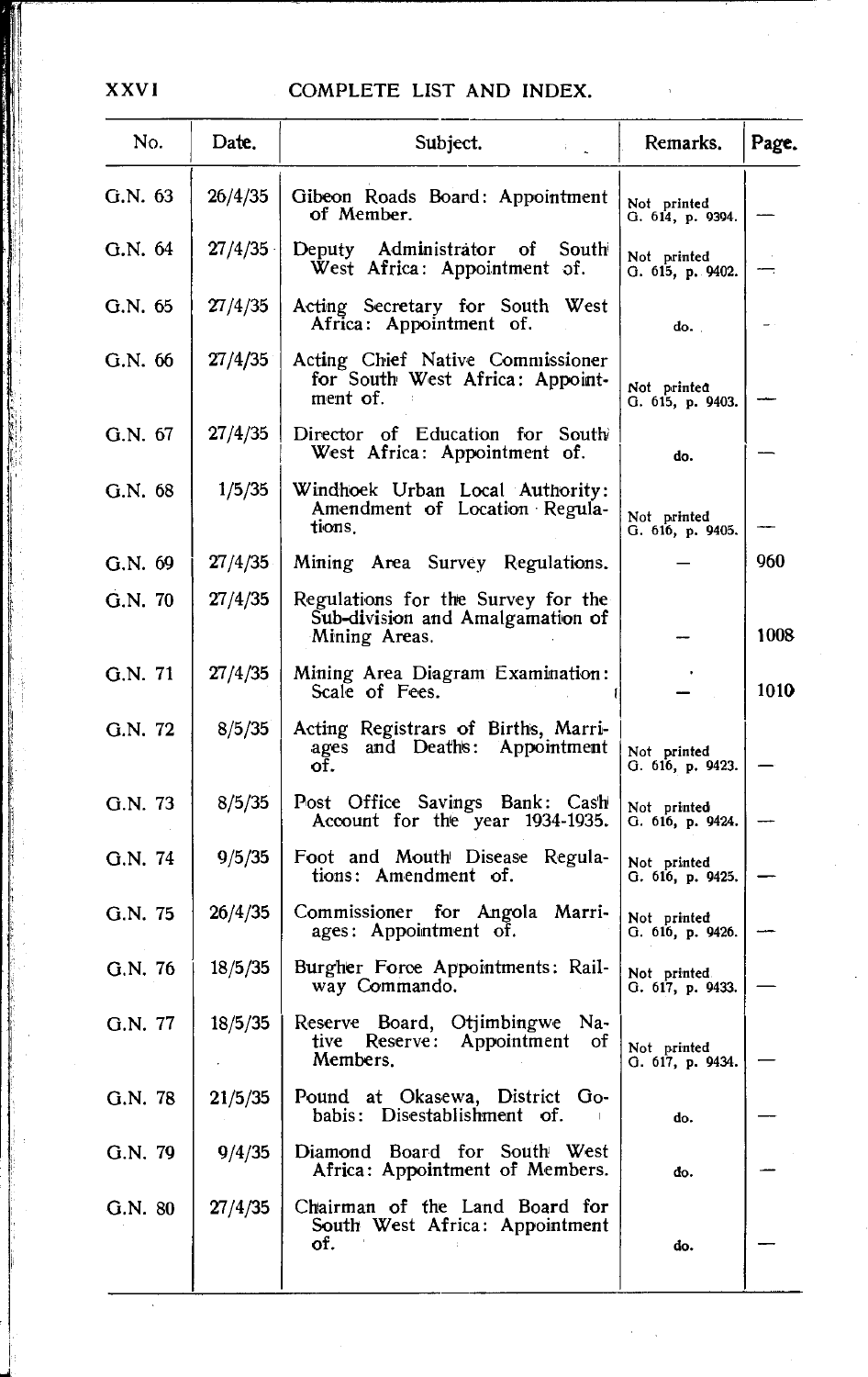## XXVIII

## COMPLETE LIST AND INDEX.

| No.     | Date.   | Subject.                                                                                                                              | Remarks.                                                  | Page. |
|---------|---------|---------------------------------------------------------------------------------------------------------------------------------------|-----------------------------------------------------------|-------|
| G.N. 81 | 23/5/35 | Assistant Clerk of the Court, Wind-<br>hoek: Appointment of.                                                                          | Not printed<br>G. 617, p. 9435.                           |       |
| G.N. 82 | 25/5/35 | Marriage Officer: Appointment as.                                                                                                     | do.                                                       |       |
| G.N. 83 | 27/5/35 | Meat Trade Control Board: Estab-<br>lishment of and Appointment of<br>members.                                                        | do.                                                       |       |
| G.N. 84 | 8/6/35  | European Brands Registered, Can-<br>celled and transferred during the<br>year 1934.                                                   | Not printed<br>О. 618, р. 9441.                           |       |
| G.N. 85 | 4/6/35  | Marriage Officer: Appointment as.                                                                                                     | Not printed<br>G. 619, p. 9452.                           |       |
| G.N. 86 | 12/6/35 | Commissioners of Oaths: Appoint-<br>ment as and Cancellation of Ap-<br>pointment as.                                                  | do.                                                       |       |
| G.N. 87 | 20/6/35 | Aminuis Native Reserve: Extension<br>of.                                                                                              | Q.N. 109/25<br>amended.                                   | 1012  |
| G.N. 88 | 20/6/35 | Village<br>Management Board of<br>Warmbad: Appointment of Mem-<br>ber.                                                                | Not printed<br>О. 620, р. 9464.                           |       |
| G.N. 89 | 20/6/35 | Clerks of the Court, Warmbad and<br>Rehoboth: Appointments as.                                                                        | do.                                                       |       |
| G.N. 90 | 24/6/35 | Natives (Urban Areas) Proclamation,<br>1924: Amendment of date of com-<br>ing into force of Regulations,<br>etc., Gobabis Urban Area. | G.N. 21/35,<br>$O.N. 22/35$ and<br>G.N. 23/35<br>amended. | 1012  |
| G.N. 91 | 25/6/35 | Cattle<br>Improvement<br>Ordinance,<br>1930: Appointments of Boards,<br>District of Otjiwarongo.                                      | Not printed<br>G. 620, p. 9464.                           |       |
| G.N. 92 | 29/6/35 | Registering Officer,<br>Proclaimed<br>Area of Okahandja: Appointment<br>of.                                                           | Not printed<br>G. 622, p. 9479.                           |       |
| G.N. 93 | 29/6/35 | Management Board of<br>Village<br>Warmbad: Appointment of Mem-<br>ber.                                                                | do.                                                       |       |
| G.N. 94 | 29/6/35 | Compuisory Dipping of Small Stock<br>in the District of Windhoek.                                                                     | do.                                                       |       |
| G.N. 95 | 2/7/35  | Location Regulations: Village Ma-<br>nagement Board<br>Area of Go-<br>babis.                                                          | do.                                                       |       |
| G.N. 96 | 2/7/35  | Municipality of Windhoek: Drain-<br>age Regulations - Amendment<br>of.                                                                | Not printed<br>G. 622, p. 9483.                           |       |
|         |         |                                                                                                                                       |                                                           |       |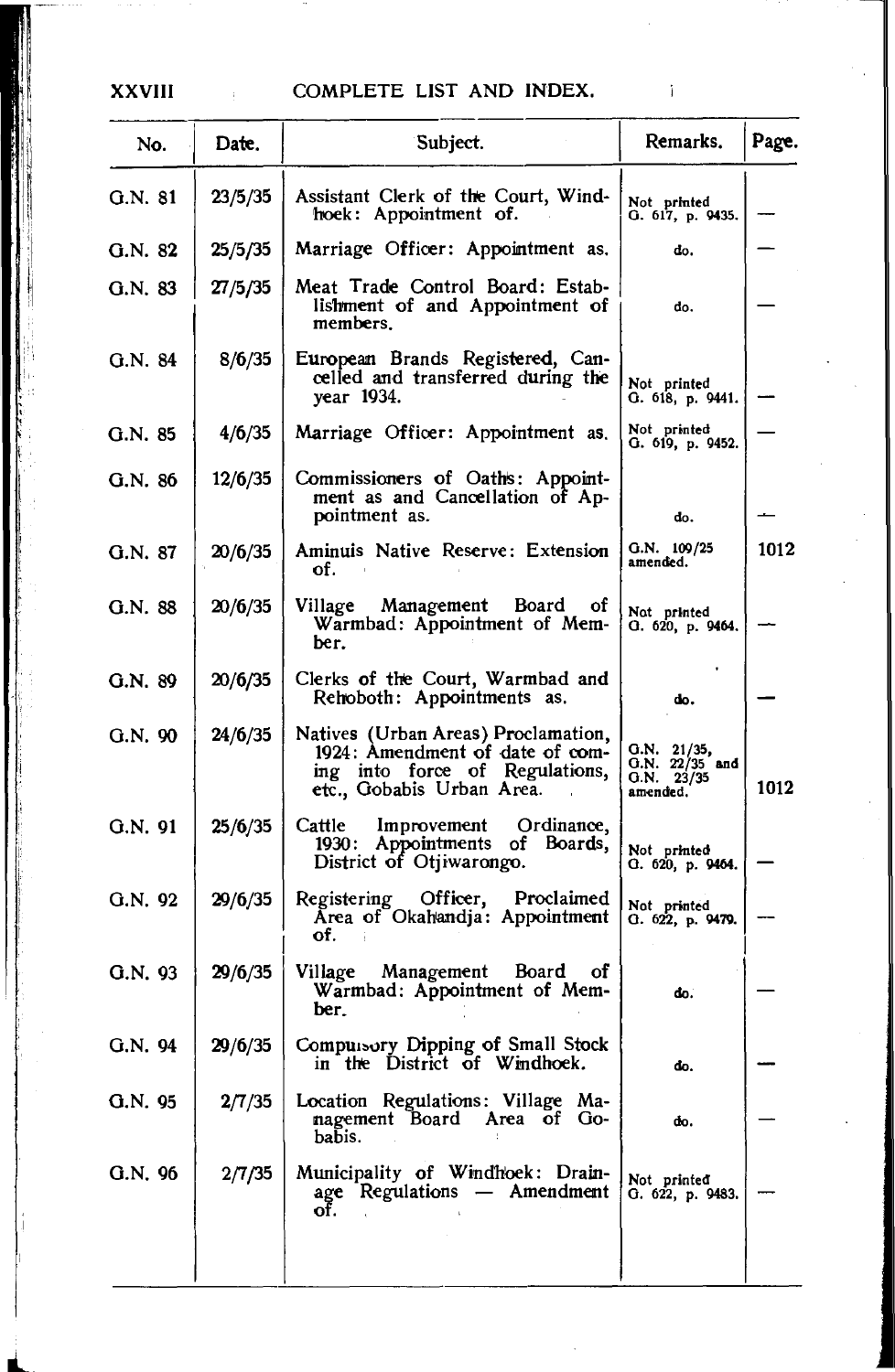$\rightarrow$ 

| No.        | Date.   | Subject.                                                                                                                         | Remarks.                        | Page. |
|------------|---------|----------------------------------------------------------------------------------------------------------------------------------|---------------------------------|-------|
| G.N. 97    | 4/7/35  | Stock Diseases: Bacillary White<br>Diarrhoea and Fowl Typhoid in<br>Poultry.                                                     |                                 | 1014  |
| G.N. 98    | 4/7/35  | Introduction of Poultry into South<br>West Africa.                                                                               |                                 | 1014  |
| G.N. 99    | 4/7/35  | Marriage Officer: Appointment as.                                                                                                | Not printed<br>O. 622, p. 9484. |       |
| $G.N.$ 100 | 4/7/35  | Pound at Warmbad: Disestablish-<br>ment of.                                                                                      | do.                             |       |
| G.N. 101   | 4/7/35  | Registering Officer, Proclaimed Area<br>of Gobabis: Appointment of.                                                              | Not printed<br>G. 622, p. 9485. |       |
| $G.N.$ 102 | 5/7/35  | Cigarettes and Cigarette Tobacco<br>Sales Tax Ordinance, 1933: Re-<br>gulations — Amendment of.                                  | G.N. 58/35<br>amended.          | 1014  |
| $G.N.$ 103 | 8/7/35  | Definition of the Area reserved as<br>a Location situate within the Go-<br>babis Town and Townlands No.<br>74, District Gobabis. | Not printed<br>G. 622, p. 9485. |       |
| $G.N.$ 104 | 8/7/35  | Village Management Board Area,<br>Grootfontein: Cemetery Regula-<br>tions.                                                       | do.                             |       |
| G.N. 105   | 8/7/35  | Magistrates, Luderitz, Gibeon, Mal-<br>tahohe, Omaruru and Karibib:<br>Appointments as.                                          | Not printed<br>G. 622, p. 9489. |       |
| G.N. 106   | 8/7/35  | Native Commissioners, Gibeon, Mal-<br>tahohe, Luderitz, Omaruru and<br>Karibib: Appointments as.                                 | Not printed<br>G. 622, p. 9490. |       |
| G.N. 107   | 8/7/35  | Clerks of the Court, Luderitz and<br>Swakopmund: Appointments as.                                                                | do.                             |       |
| $G.N.$ 108 | 8/7/35  | Native Reserve: Amend-<br>Aminuis<br>ment of Government Notice No.<br>87 of the 20th June, 1935.                                 | G.N. 87/35<br>amended.          | 1014  |
| G.N. 109   | 8/7/35  | Annual Registration of Voters, 1935.                                                                                             | Not printed<br>G. 622, p. 9490. |       |
| G.N. 110   | 8/7/35  | Registration of Voters, 1935.                                                                                                    | Not printed<br>G. 622, p. 9491. |       |
| G.N. 111   | 19/7/35 | Native Commissioner, Outjo, and<br>Assistant Native Commissioner,<br>Windhoek: Appointment as.                                   | Not printed<br>G. 623, p. 9498. |       |
| G.N. 112   | 22/7/35 | Acting Judge of the High Court<br>of South West Africa: Appoint-<br>ment of.                                                     | do.                             |       |
| G.N. 113   | 20/7/35 | Village Management Board Area,<br>Grootfontein: Amendment of Re-<br>gulations relating to the Keeping<br>of Animals.             | do                              |       |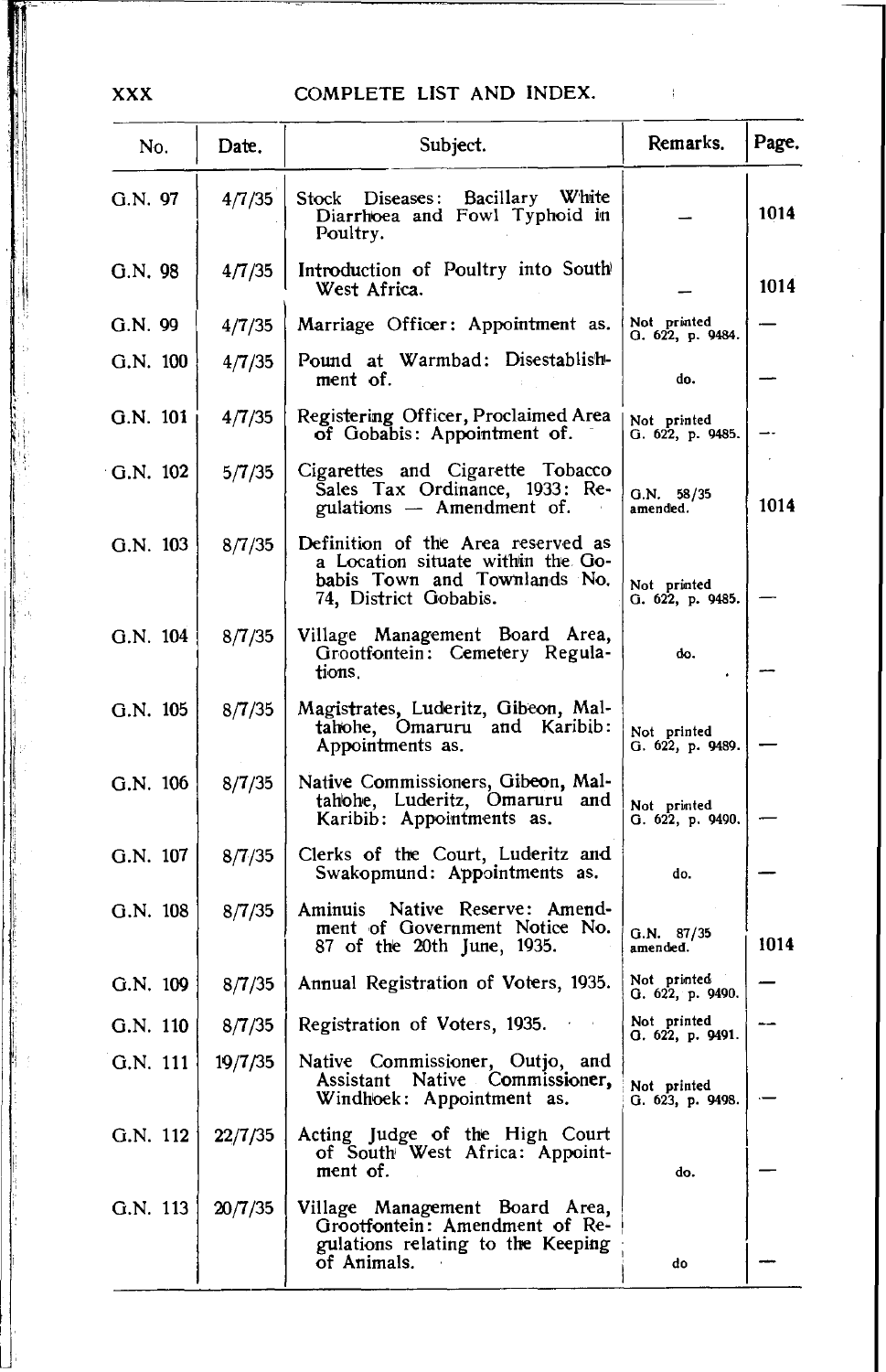## XXXII COMPLETE LIST AND INDEX.

| No.       | Date.   | Subject.                                                                                      | Remarks.                        | Page. |
|-----------|---------|-----------------------------------------------------------------------------------------------|---------------------------------|-------|
| G.N. 114  | 20/7/35 | Pound at Doornkom, District Ot-<br>jiwarongo: Disestablishment of.                            | Not printed<br>G. 623, p. 9499. |       |
| G.N. 115. | 23/7/35 | Acting Registrars of Births, Marri-<br>ages and Deaths: Appointment<br>of.                    | do.                             |       |
| G.N. 116  | 24/7/35 | Marriage Officers: Appointment as.                                                            | do.                             |       |
| G.N. 117  | 27/7/35 | Village Management Board Area,<br>Otjiwarongo: Water Supply Re-<br>gulations.                 | do.                             |       |
| G.N. 118  | 2/8/35  | Naturalization List, 1925: Amend-<br>ment of.                                                 | $G.N.$ 114/25<br>amended.       | 1016  |
| G.N. 119  | 2/8/35  | Stock Diseases: Dourine-Regulations.                                                          |                                 | 1016  |
| G.N. 120  | 2/8/35  | Marriage Officer: Appointment as.                                                             | Not printed<br>G. 624, p. 9517. |       |
| G.N. 121  | 7/8/35  | Pound at Windhoek: Appointment<br>of Poundmaster.                                             | do.                             |       |
| G.N. 122  | 12/8/35 | Clerks of the Court, Luderitz and<br>Outjo: Appointment as.                                   | do.                             |       |
| G.N. 123  | 12/8/35 | Periodical Court, Tsumeb, District<br>of Grootfontein: Change of Day<br>for holding of Court. | do.                             |       |
| G.N. 124  | 12/8/35 | Assistant Native Commissioner, Lu-<br>deritz: Appointment as.                                 | Not printed<br>G. 624, p. 9518. |       |
| G.N. 125  | 12/8/35 | Export of Wool: Regulations.                                                                  |                                 | 1018  |
| G.N. 126  | 15/8/35 | Native Stock Brands registered,<br>transferred and cancelled during<br>the year 1934.         | Not printed<br>О. 626, р. 9570. |       |
| G.N. 127  | 15/8/35 | Commissioners of Oaths: Appoint-<br>ment as.                                                  | Not printed<br>G. 629, p. 9601. |       |
| G.N. 128  | 15/8/35 | Registering Officer,<br>Proclaimed<br>Area of Omaruru: Appointment<br>as.                     | Not printed<br>G. 629, p. 9602. |       |
| G.N. 129  | 19/8/35 | Windhoek Hospital Board: Leave<br>Regulations.                                                | do.                             |       |
| G.N. 130  | 20/8/35 | Stock Brands Regulations.                                                                     |                                 | 1020  |
| G.N. 131  | 20/8/35 | Mining Area Diagram Examination:<br>Amendment of Scale of Fees.                               | Q.N. 71/35<br>amended.          | 1020  |
| G.N. 132  | 23/8/35 | Municipality of Windhoek:<br>Area<br>declared to be an Artesian Area.                         | Not printed<br>О. 629, р. 9605. |       |
|           |         |                                                                                               |                                 |       |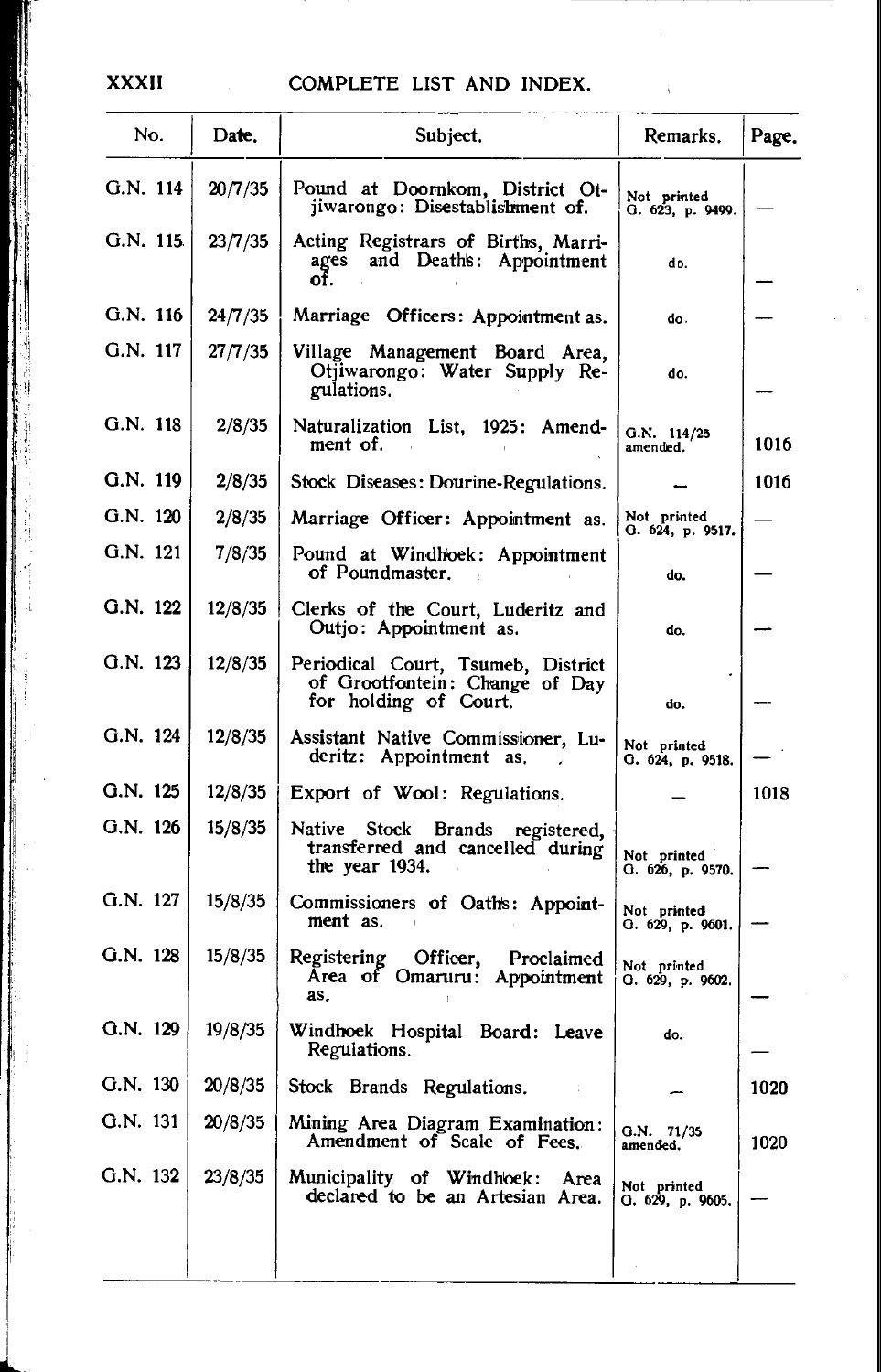## **XXXIV**

## COMPLETE LIST AND INDEX.

 $\bar{\gamma}$ 

| No.      | Date.    | Subject.                                                                                                                    | Remarks.                        | Page. |
|----------|----------|-----------------------------------------------------------------------------------------------------------------------------|---------------------------------|-------|
| G.N. 133 | 27/8/35  | Acting<br>Assistant<br>Inspector<br>of<br>Mines and Acting Mining Auth-<br>ority: Appointment as.                           | Not printed<br>G. 629, p. 9605. |       |
| G.N. 134 | 27/8/35  | Acting Inspector of<br>Explosives:<br>Appointment as.                                                                       | do.                             |       |
| G.N. 135 | 4/9/35   | Village Management Board of Aus:<br>Appointment of Member.                                                                  | Not printed<br>G. 631, p. 9621. |       |
| G.N. 136 | 4/9/35   | Magistrate, Luderitz: Appointment<br>as.                                                                                    | do.                             |       |
| G.N. 137 | 4/9/35   | Native Commissioner, Magisterial<br>District of Luderitz: Appointment<br>as.                                                | do.                             |       |
| G.N. 138 | 4/9/35   | Circuit Courts: Division of Terri-<br>tory into Circuit Districts and fix-<br>ing of dates, etc., for holding of<br>Courts. | do,                             |       |
| G.N. 139 | 5/9/35   | Clerks of the Court, Windhoek<br>and Gibeon: Appointment as.                                                                | Not printed<br>G. 631, p. 9622. |       |
| G.N. 140 | 12/9/35  | Registering<br>Officer, Proclaimed<br>Area of Mariental: Appointment<br>as.                                                 | do.                             |       |
| G.N. 141 | 16/9/35  | Municipality of Windhoek: Amend-<br>ment of Water Supply Regula-<br>tions.                                                  | Not printed<br>G. 633, p. 9634. |       |
| G.N. 142 | 16/9/35  | Municipality of Windhoek: Amend-<br>ment of Electricity Supply Regu-<br>lations.                                            | do.                             |       |
| G.N. 143 | 1/10/35  | Establishment of Closed Area for<br>Stock: Grootfontein District.                                                           | $Q.N.$ 37/35<br>amended.        | 1022  |
| G.N. 144 | 1/10/35  | Registration of Voters, 1935: Ap-<br>pointment of Revising Officers.                                                        | Not printed<br>O. 633, p. 9635. |       |
| G.N. 145 | 2/10/35  | Pound at Utrecht, District Otji-<br>warongo: Establishment of, etc.                                                         | Not printed<br>G. 636, p. 9647. |       |
| G.N. 146 | 4/10/35  | Marriage Officer: Appointment as.                                                                                           | do.                             |       |
| G.N. 147 | 9/10/35  | Periodical Court, Usakos, District<br>Karibib: Change of day for hold-<br>ing of Court.                                     | do.                             |       |
| G.N. 148 | 10/10/35 | Clerk of the Court, Gobabis: Ap-<br>pointment as.                                                                           | do.                             |       |
| G.N. 149 | 24/10/35 | Reserve Board, Tses Native Re-<br>serve: Appointment of Members.                                                            | Not printed<br>Q. 641, p. 9695. |       |
|          |          |                                                                                                                             |                                 |       |